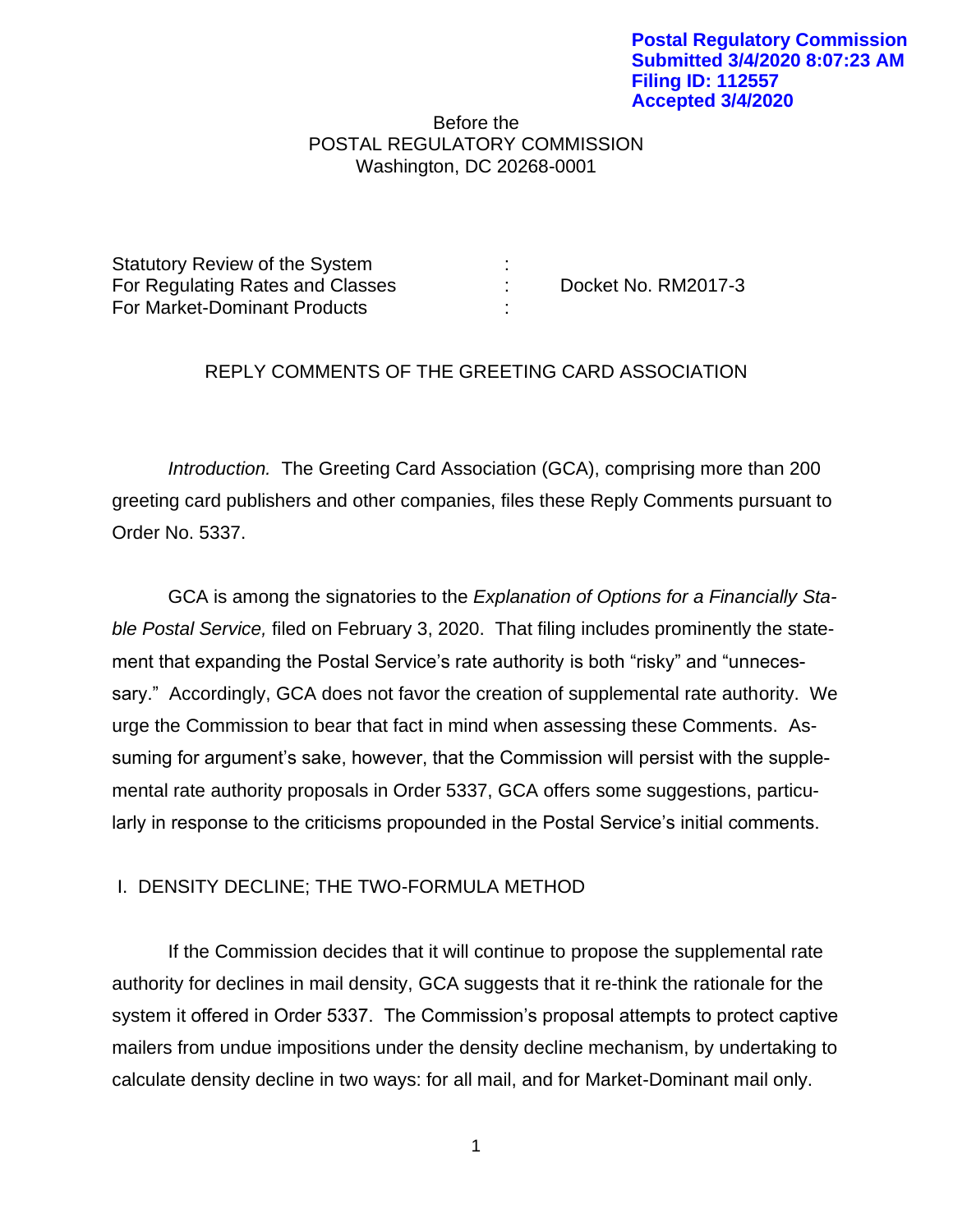Depending on the respective rates of density decline in the Market-Dominant and Competitive sectors, the formula used would vary: if Market-Dominant density declined faster, the all-mail formula would be used, while if the converse happened only Market-Dominant density would be counted. This system is rationally designed, so far as the arithmetic is concerned, to maximize protection for users of monopolized products. That is an appropriate goal in this rulemaking, and – again assuming arguendo that the final rule will include density rate authority – the Commission should continue to espouse it.

The Postal Service<sup>1</sup> argues in favor of a single formula incorporating both Market-Dominant and Competitive Mail, to be used regardless of the relative rates of density decline. That some of its arguments are at least superficially persuasive is due mainly to the way in which the Commission explained the basis for the two-formula system.

*The cross-subsidization issue.* The Commission stated that

. . . By statute, Market Dominant products are prohibited from cross-subsidizing Competitive products. To prevent cross-subsidization, the Commission calculates the density rate authority two ways: first, using the change in density based on total volume (total density); and second, using change in density based only on Market Dominant volume (Market Dominant density). The lesser amount of these two calculations would be the authorized amount of density rate authority. $[$ <sup>2</sup>]

And in fn. 150, the Commission cites secs.  $3633(a)(1)$  and  $3622(b)(9)$  as authorizing this approach.

<sup>1</sup> *Initial Comments of the United States Postal Service in Response to Order No. 5337 ("Postal Service Comments"),* pp.22 et seq.

<sup>2</sup> Order 5337, pp.72-73 (fns. omitted).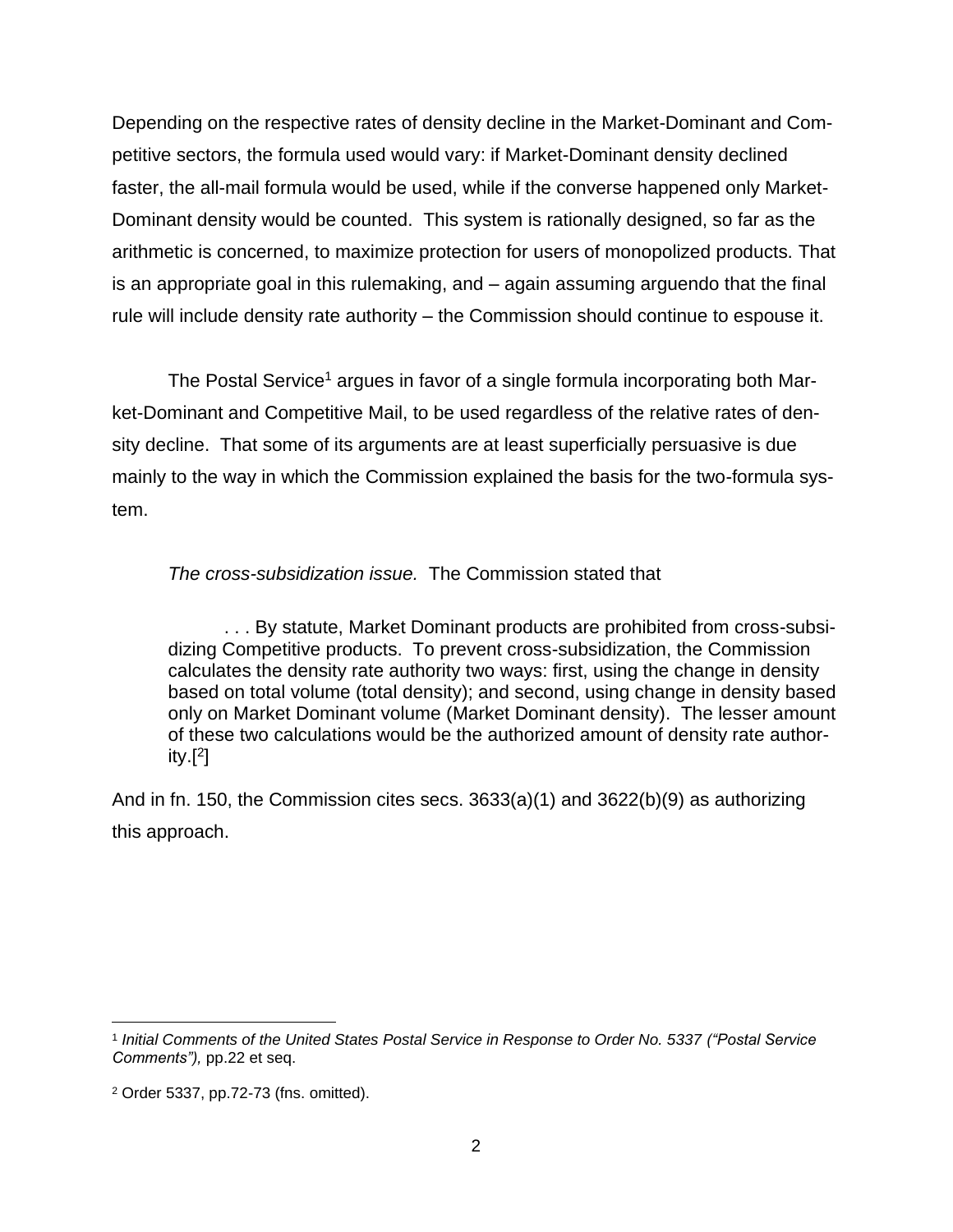The Postal Service devotes several pages of its Initial Comments<sup>3</sup> to attacking the two-formula proposal. It argues that the issue the Commission's proposal addresses has nothing to do with cross-subsidy; consequently, it says, the purported basis for the proposal does not really exist.

In a strict sense – perhaps too strict for the needs of this issue – the Postal Service is not wrong to emphasize the distinction. It relies on the standard method of testing for cross-subsidy, i.e., the incremental cost test. It says that this is the *only* method of testing for cross-subsidy of Competitive by Market-Dominant products, which is prohibited by sec. 3633(a)(1) and (2). It cites the Commission's Order 3506 for the proposition that it would not go beyond that technique to check for cross-subsidy.<sup>4</sup> All this depends on the conventional definition of cross-subsidy as overcharging customers using one product to finance another product which does not recover its attributable cost. It is, or should be, corrected by adjusting the second product's price so that it recovers (at least) attributable cost.

What the Commission is trying to do here, however, is not prevent one or more Competitive products from being priced below incremental cost, but to protect Market-Dominant mailers from paying for (overall) unit delivery cost increases caused exclusively by a decline in Competitive density. In other words, it is not attempting to create a new method of enforcing sec. 3633(a)(1) and (2), but redesigning part of the Market-Dominant ratemaking system to provide improved protection for captive mailers. This is a legitimate goal under sec. 3622(d)(3). Whatever view one may take of the desirability of allowing extra pricing authority for declines in mail density, it is at least clear that – if it is going to be done – it is rational to do it in a way that protects against exploitation of the monopoly.

A simple hypothetical may clarify our point. We use two products, MD (Market-Dominant) and C (Competitive). The hypothesized facts are these:

<sup>3</sup> *Postal Service Comments, pp. 22 et seq.*

<sup>4</sup> Id.*,* pp. 23-24.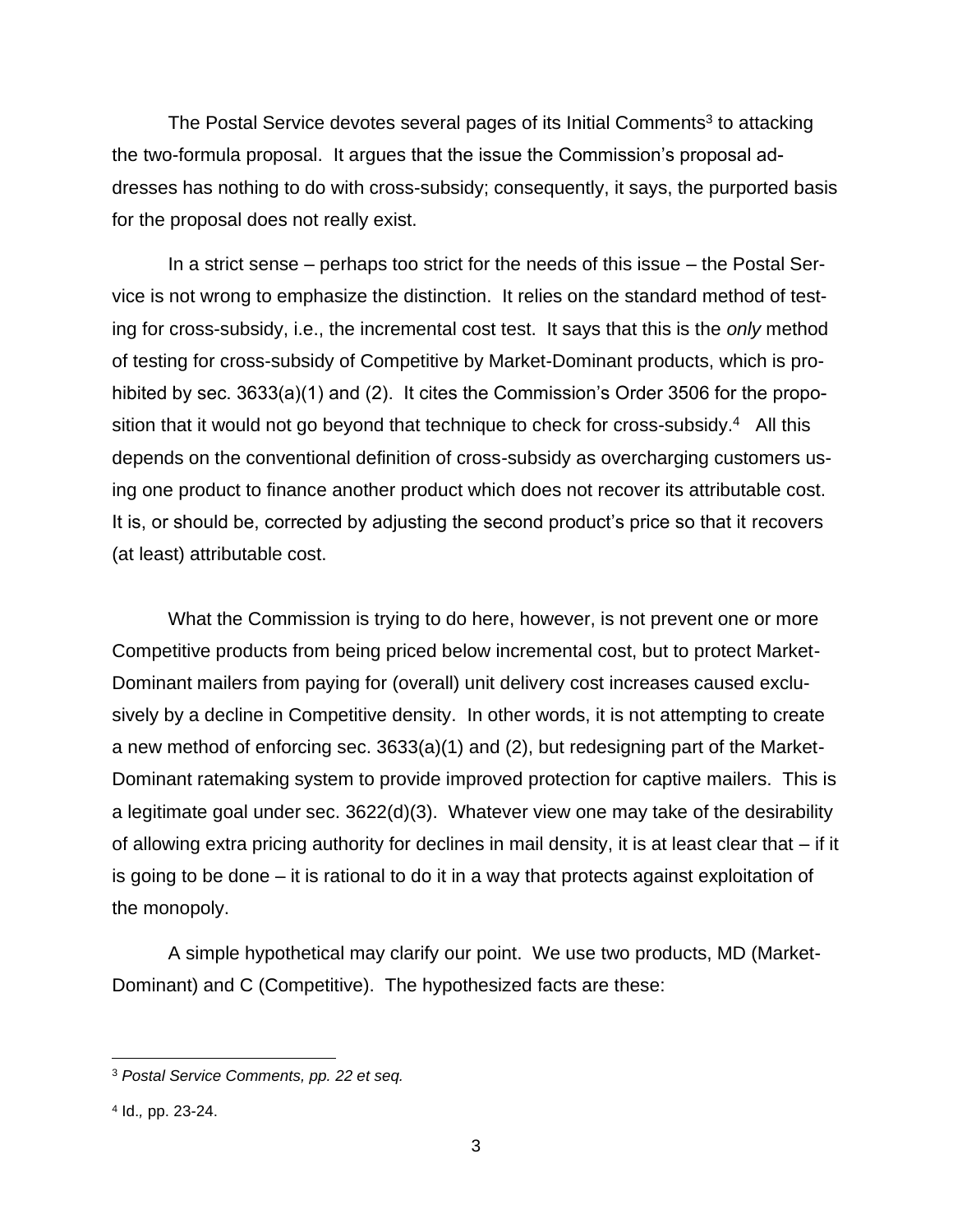1) Unit delivery cost at time T is:

MD \$0.10 C \$0.15

2) Volumes yielding those unit costs are:

| MD 1,000 | 500 |
|----------|-----|
|          |     |

Overall delivery cost at T, therefore, is  $(\$0.10 \times 1,000 = \$100) + (\$0.15 \times 500 = \$75) =$ \$175.

Averaged over the total volume, this comes to  $$175.00 / (+1,000 + 500) = $0.11667$ .

3) Delivery cost is 40 percent volume variable and 60 percent fixed.

Now suppose that at time  $T_1$  unit delivery cost is unchanged, MD volume remains constant, but C volume declines to 300. Because delivery cost is 60 percent fixed, the loss of 200 pieces implies a cost reduction of only  $(\$0.15 \times 0.40) \times 200 = \$12.00$ , for a total delivery cost of \$175.00 -\$12.00 = \$163.00.

Average delivery cost is then  $$163.00 / (1,000 + 300) = $0.12538$ . Average delivery cost has thus increased by  $$0.12538 - $0.11667 = $0.00871 - an increase$ caused solely by the decrease in Competitive volume, but which would be paid by Market-Dominant pieces as well.

What is significant here is that none of this cost behavior depends on the relationship between attributable cost and price for either MD or C. If both contribute generously to institutional cost, the effect on MD of the density decline in C would be exactly as shown in the hypothetical.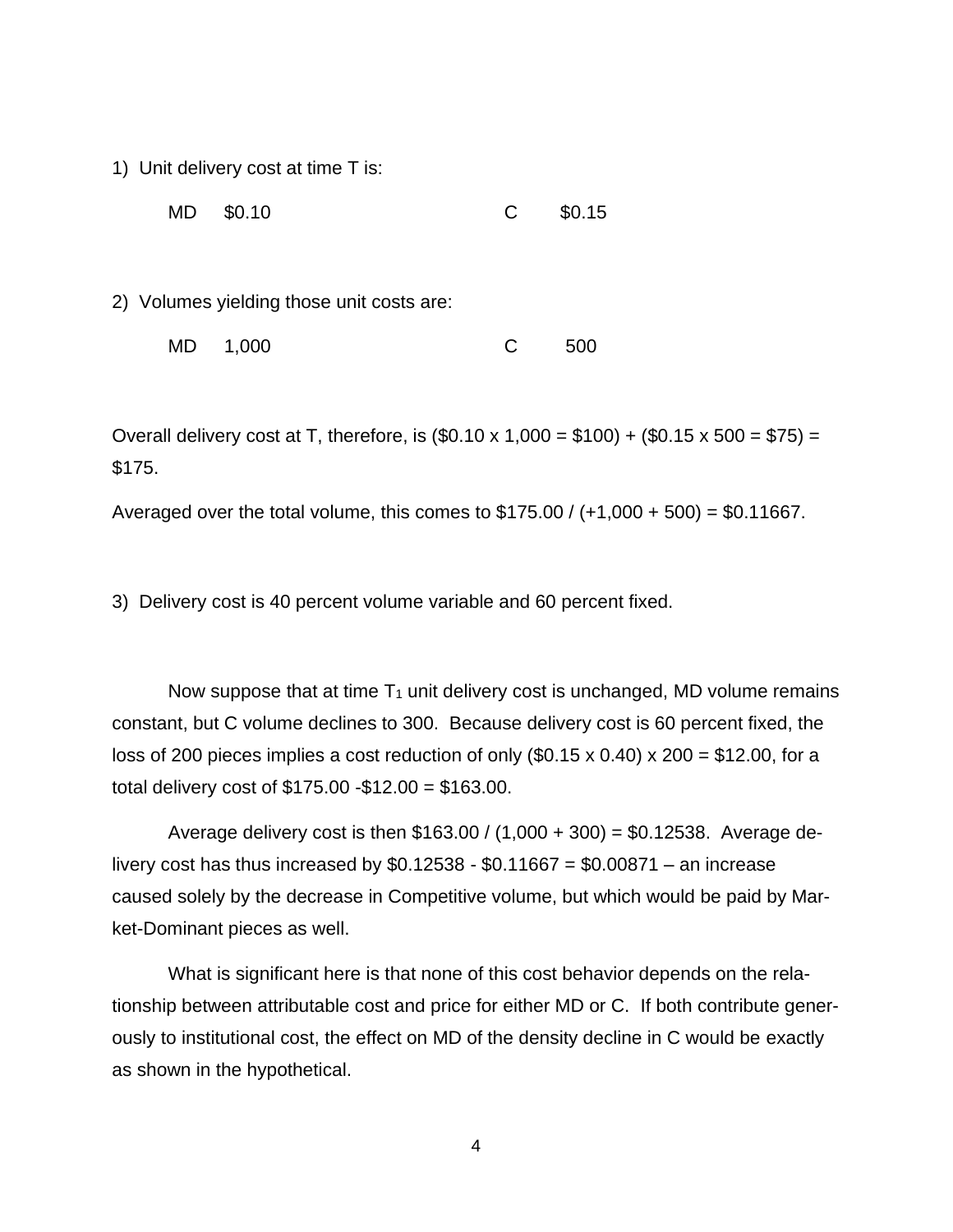Thus if one moves beyond the textbook definition of cross-subsidy, it becomes clear that the Postal Service's argument, though terminologically orthodox and internally coherent, is beside the point. The effect of the Commission's proposal (as distinguished from the rationale expressed in the Order) is not to enforce the anti-cross-subsidy provisions of sec. 3633 but to improve the Market-Dominant ratemaking system established under sec. 3622(a) and now being reviewed under sec. 3622 (d)(3).

Once this is admitted, it is clear that the two-formula proposal would effectuate certain sec. 3622 objectives better than the Postal Service's counterproposal of a single all-inclusive formula.

*Objective (b)(8).* This objective requires establishment and maintenance of a just and reasonable rate schedule. The operative term here is "just," which the Commission has said designates a rate not excessive for the customer.<sup>5</sup> A Market-Dominant rate which is increased solely because the volume of one or more Competitive products has declined is not, in this sense, a just rate and the schedule incorporating it is not a just and reasonable schedule. Improving the achievement of objective (b)(8) is a proper goal in this rulemaking. GCA believes that this fact would by itself justify retaining the two-formula method (should the Commission finally enact density rate authority).

*Objective (b)(9).* Since the costs affected by the density rate authority are institutional, the objective requiring institutional cost to be appropriately allocated between Market-Dominant and Competitive products is prima facie relevant.

The Postal Service cites Order No 4257 as establishing that objective (b)(9) and the appropriate institutional cost share required by sec. 3633(a)(3) are effectively one and the same. For argument's sake, we will assume, first, that the Postal Service characterizes accurately what the Commission said in that Order.

<sup>5</sup> Order No. 5247, p. 113, fn. 213; pp. 114, 119 et seq.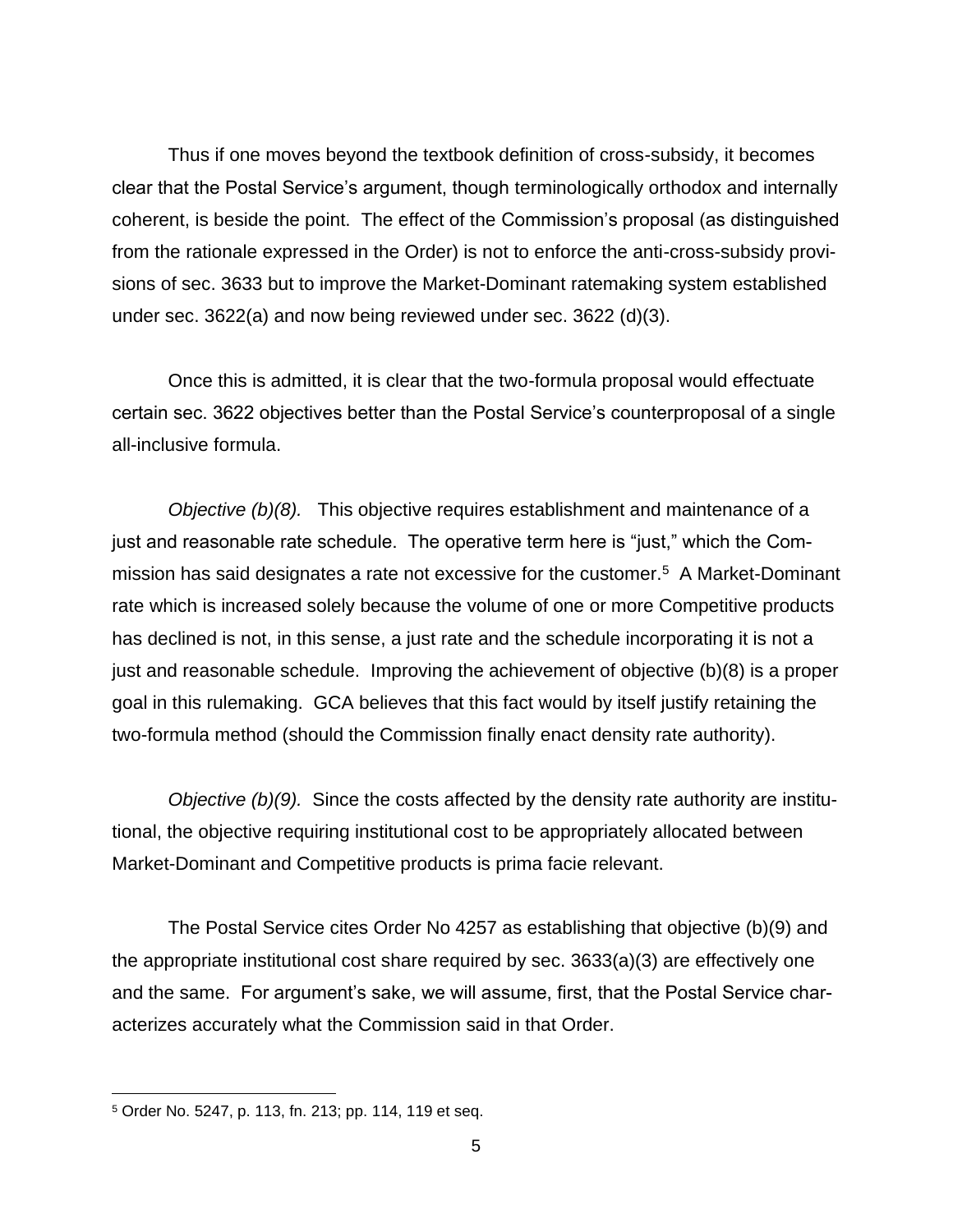However, if we bracket the proposition that (b)(9) and the appropriate share are indistinguishable, it seems clear that a set of rates which compelled Market-Dominant mailers to pay institutional costs no longer being recovered by Competitive products because their density has decreased would not constitute an appropriate allocation of institutional cost. Institutional costs, by definition, cannot be linked to products by reliable causal relationships. Appropriate allocation of those costs, consequently, would have to be guided at least in part by concepts of fundamental fairness. The market behavior of Competitive (i.e., largely unregulated) products should not, under those concepts, be allowed to impose additional burdens on Market-Dominant mailers. And this is true even when the Competitive sector is recovering at least the currently-designated appropriate share under sec. 3633(a)(3).

GCA has in the past argued for a construction of (b)(9) under which it would have a role independent of the sec. 3633(a)(3) appropriate share. The Commission did not adopt our view, but has said, instead, that (b)(9) is satisfied when the appropriate share is being recovered. $6$  It is significant that when this view was expressed the "two-formula/one-formula" issue had not arisen. GCA suggests that while it may be adequate as a practical matter to treat (b)(9) as being satisfied by recovery of the appropriate share when no apparently inappropriate allocation of institutional costs is present, it is not adequate when such an impropriety is shown. And we submit that a situation in which Market-Dominant mailers were taxed because Competitive density had declined would be just such an inappropriate allocation.

*The nature of the appropriate share.* In this connection, it is significant that the appropriate share is a floor but not a ceiling. This is a proposition the Commission has endorsed more than once – starting with Order No. 26 (¶ 3056). In practice, the Competitive sector has recovered more – often substantially more – than the current appropriate share. If the appropriate share were a ceiling as well as a floor, these over-recoveries would violate sec. 3633(a)(3) and objective (b)(9), yet the Commission uniformly

<sup>6</sup> See Order 4257, pp. 243 et seq.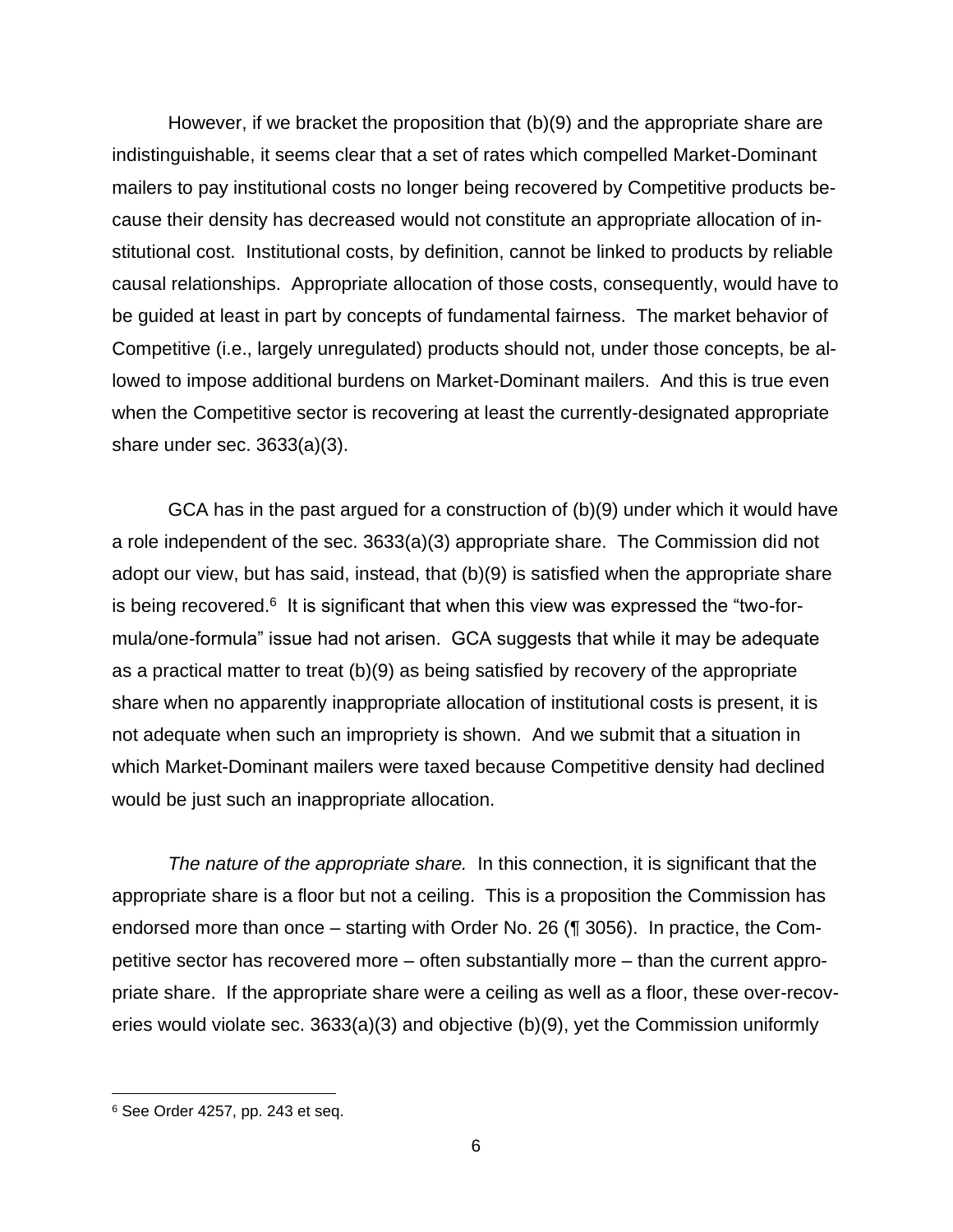encourages them. Put otherwise: the appropriate share, so far as the contribution *actu*ally generated is concerned, is not a definite number and thus not an allocation.<sup>7</sup>

Since the appropriate share is not a ceiling on recovery by the Competitive sector of institutional costs, the incremental Competitive-sector recovery implied, under certain circumstances, by the two-formula method would not violate it.

The Commission, consequently, could explain that while under unproblematic circumstances objective (b)(9) is satisfied when the appropriate share is being recovered (or over-recovered), it may still rely on that objective to correct a *specific* inappropriate allocation revealed by actual results or necessarily implied by a rule of ratemaking. The Postal Service's one-formula proposal would produce such an inappropriate allocation in the event that Competitive density declined faster than Market-Dominant density. The Commission's proposed two-formula method would avoid this inappropriate allocation and thus promote achievement of objective (b)(9).

*The fairness question.* The Postal Service's other argument is that the two-formula proposal is a heads-I-win-tails-you-lose proposition. Its one-formula proposal would moderate Market-Dominant rate authority if Market-Dominant density declined faster but increase it if Competitive density declined faster. This approach it recommends as symmetrical.<sup>8</sup>

The first question, then, is whether symmetry as between regulated and largely unregulated products is warranted. The Market-Dominant ratemaking system is meant to protect customers against exploitation of monopoly, which by definition does not exist in the Competitive sector. The Postal Service's approach, as evidenced by its insistence on a comprehensive "reset" of Market-Dominant prices, is to exploit the monopoly

<sup>7</sup> We made a very similar argument in Docket RM2017-1 (see *Reply Comments of the Greeting Card Association,* p. 3) in responding to a United Parcel Service argument which treated the appropriate share as a form of cost allocation.

<sup>8</sup> *Postal Service Comments,* pp. 25 et seq.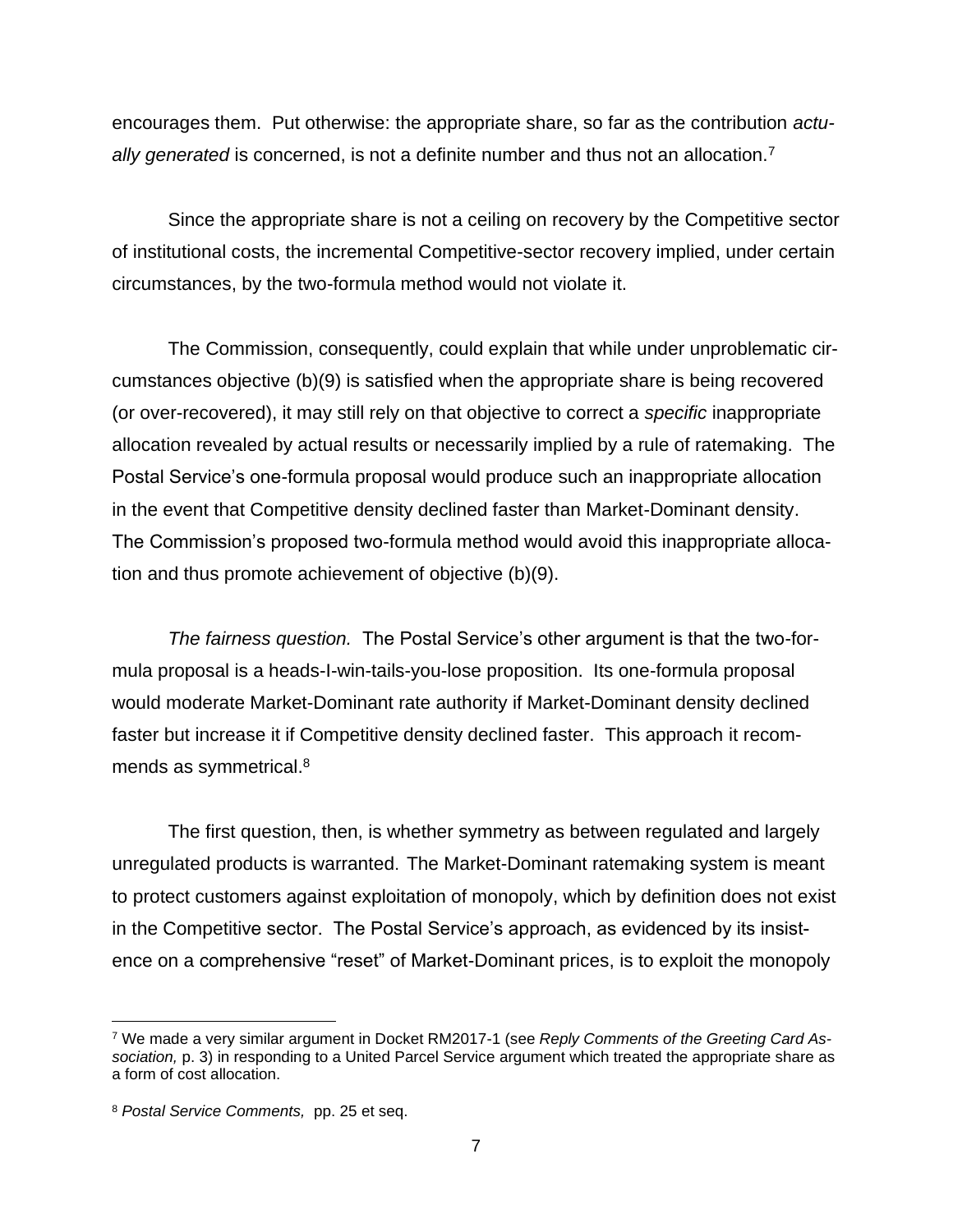as far as it can.<sup>9</sup> The Service does not really address this issue; it speaks instead of unfairness – which assumes that identical treatment of regulated monopoly services and unregulated competitive ones is "fair" – and asserts that this perceived unfairness violates objective (b)(8).

Objective (b)(8) applies only to Market-Dominant pricing. The symmetry argument seems to assume that a mechanism which fails to protect Competitive products when Competitive density is falling faster than Market-Dominant density somehow violates it. The short answer is thus that (b)(8) is not there to protect Competitive products or the Service's latitude in pricing them. Under sec. 3622(d)(3), the Commission's task is to improve the Market-Dominant ratemaking system, and particularly to achieve more completely the objectives while taking account of the sec. 3622(c) factors. Creating theoretical "fairness" as between Market-Dominant and Competitive sectors is not an element of that assignment (except, perhaps, as regards objective (b)(9), discussed earlier and shown to *favor* the two-formula approach).

Most of what we have said applies also to the Postal Service's somewhat unenthusiastic agreement that the Commission could also use a Market-Dominant-only formula by itself.<sup>10</sup> Its reasoning appears to be that "a fair and reasonable application of the concept would require it to operate symmetrically." This is the same argument we have discussed in connection with the suggested one-formula system: lack of symmetry equals unfairness. But as we have said, "symmetry" as between Market-Dominant and Competitive sectors is not a value to be pursued in revising the Market-Dominant ratemaking system. Excluding the Competitive sector entirely is the flip side of invariably including it, and the arguments rebutting the latter also rebut the former.

<sup>&</sup>lt;sup>9</sup> On this point, see section II, below.

<sup>10</sup> *Postal Service Comments,* p. 28.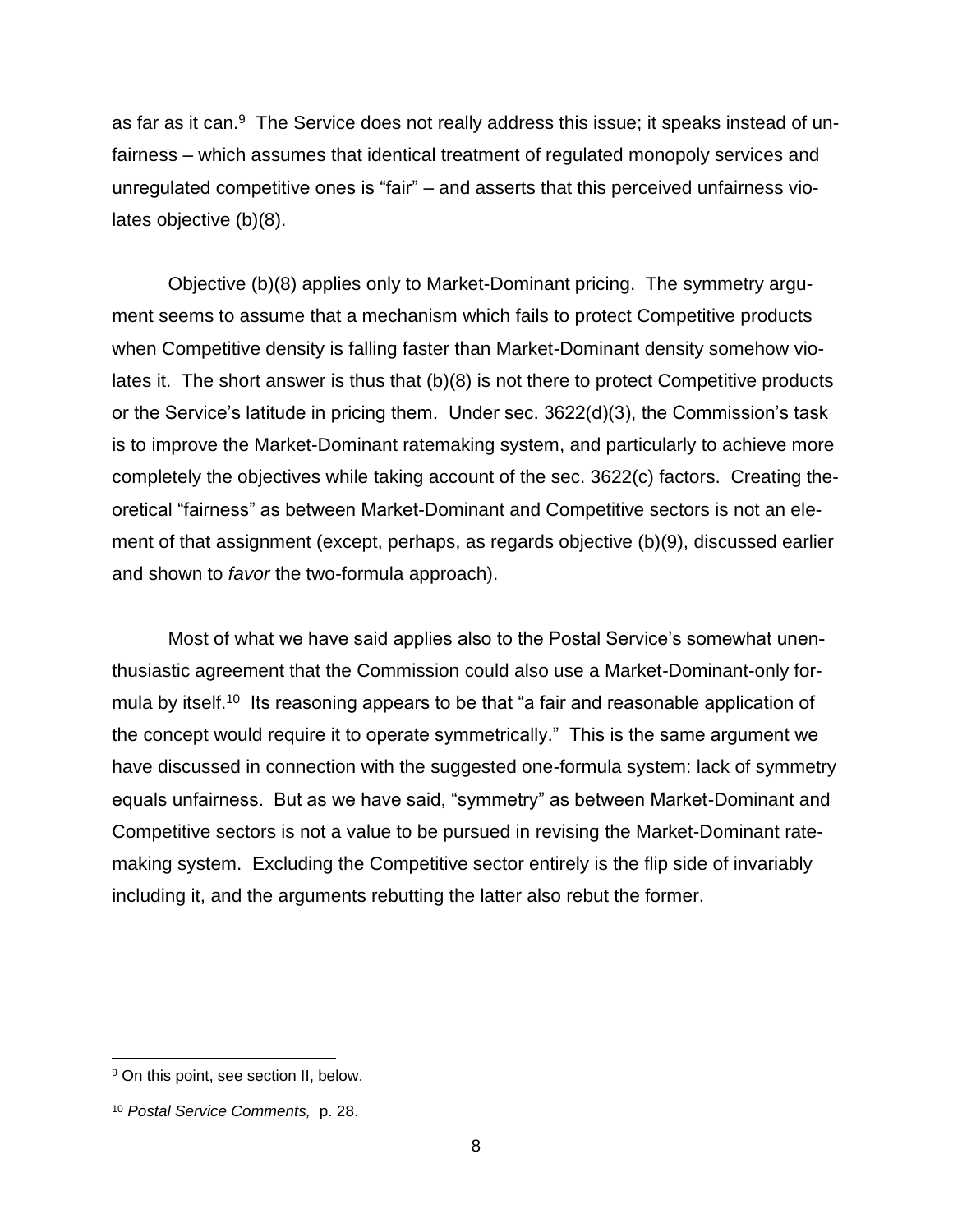To summarize: the Postal Service's arguments against the two-formula proposal are either insubstantial or beside the point. The Commission should retain the two-formula approach if it perseveres with the density adjustment, but in doing so should recognize that it is justified by statutory provisions other than those condemning cross-subsidization of Competitive products.

## II. THE COMMISSION'S FORWARD-LOOKING APPROACH TO REVENUE EN-HANCEMENT IS REASONABLE

In Order 5337, the Commission has improved upon its original scheme for promoting medium-term financial stability. In place of a fixed percentage increase in pricing authority, the present Order seeks to identify, measure, and take reasonable steps to counteract the main on-going sources of Postal Service deficits. Here again, the result is additional rate authority and hence GCA is not endorsing these measures. But in the event that the Commission perseveres with the plan to increase Market-Dominant rates to remedy shortfalls not caused by the ratemaking system, what it has proposed should at least be justified as against criticisms advanced by the Postal Service.

The Commission's assignment under sec. 3622(d)(3) is to find whether the Market-Dominant ratemaking system is achieving the statutory objectives and to revise it if its finding is negative. In Order 4257, the Commission found that the system had produced short-term stability, but not medium- or long-term stability. Its original proposals were designed put the Postal Service "on the path" to medium- and long-term stability, and those in Order 5337 are supposed have the same object.<sup>11</sup>

*Postal Service comments* The Postal Service expresses qualified approval of the new supplemental rate authority proposals, but objects to the fact that they supersede the flat two-percent add-on proposed in Order 4257. (It also argues, as it did then, that the two-percent add-on, based on its FY 2017 deficit, was much too small.) The main basis of its argument seems to be that the theory of price-capped ratemaking requires

<sup>11</sup> Order 5337, pp. 11-12.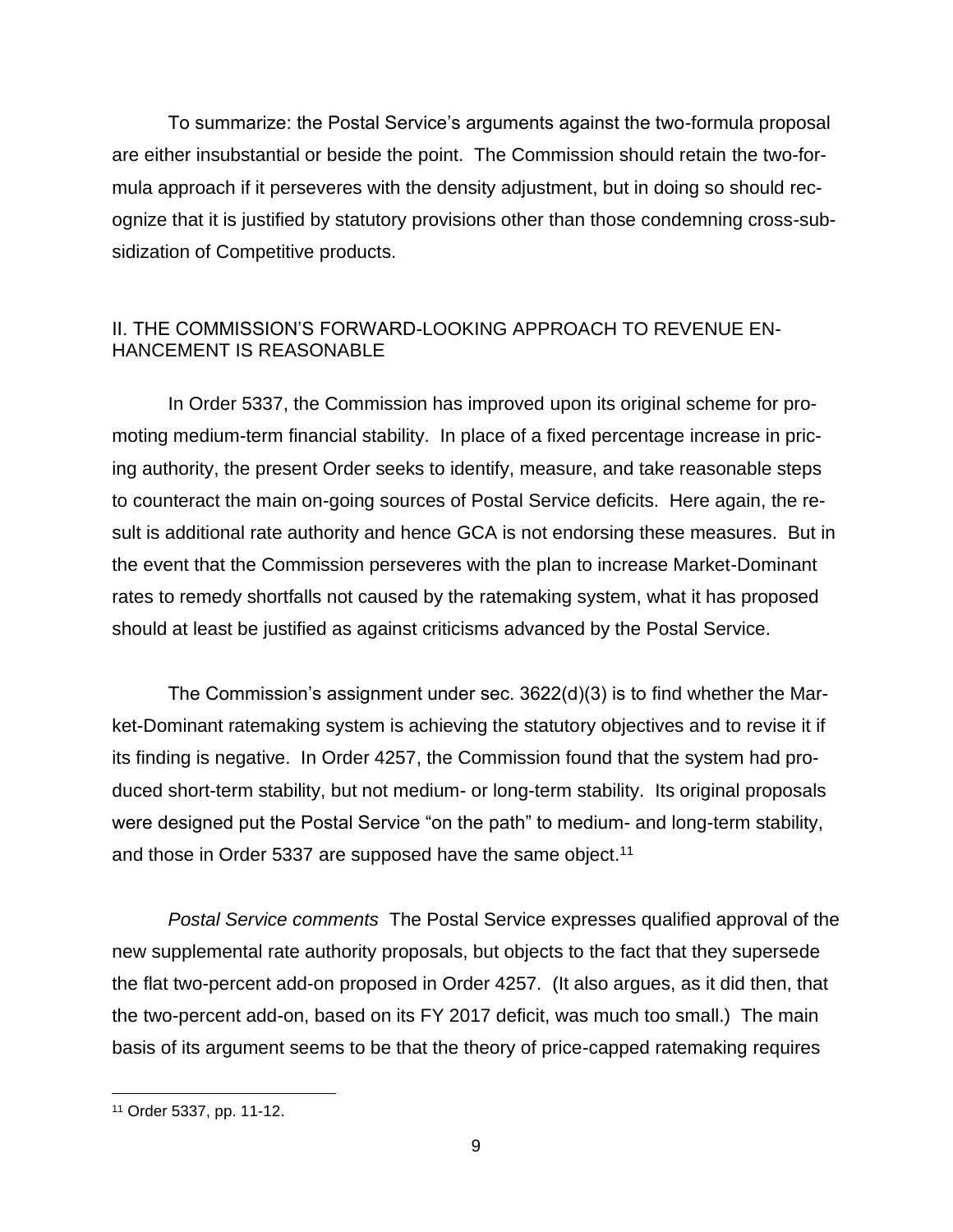both a compensatory "going-in" or "baseline" rate level and a cap mechanism which will allow the firm adequate revenues "going forward."<sup>12</sup>

This argument confuses two states of affairs which ought to be kept distinct: (i) *establishing* – from scratch – a price-cap system of ratemaking, and (ii) *amending* that system to make it more capable of achieving the statutory objectives which justified it in the first place. This review proceeding is an instance of the latter. The Commission's first appreciation of the system's shortcomings (Order 4257) was that it did not cope with volume erosion, the drastic retiree health benefit prefunding mandate, or the 2008- 2009 recession and for that reason did not achieve medium- or long-term stability. It did not find – nor could it reasonably have found<sup>13</sup> – that the "baseline" rates were not compensatory. Hence the purpose of the two-percent additional rate authority proposed in Order 4257 was not to provide a (higher) "baseline" rate level but to establish a mechanism for coping with ongoing adverse trends.<sup>14</sup>

Thus when the Postal Service objects that Order 5337 takes a step backward by eliminating the flat two-percent add-on, it misinterprets the purpose of that earlier proposal. It was not an attempt to create a new "baseline" rate level (inadequate, in the Postal Service's view) but a mechanism, which the Commission has now scrapped in favor of one it considers better, for dealing with the underlying causes of financial distress: volume erosion<sup>15</sup> and pressing retirement obligations. Order 4258 made this clear:

<sup>12</sup> *Postal Service Comments,* pp. 7 et seq.

<sup>&</sup>lt;sup>13</sup> Docket R 2006-1, though decided after PAEA was enacted, was conducted under the old (1970 Act) system and hence produced break-even rates. Thus the "baseline" rates in effect when price-cap regulation got underway were compensatory.

<sup>14</sup> See Order 4258, pp. 40 et seq.

<sup>15</sup> We subsume the effects of the 2008-2009 recession under this head, since if the recession had somehow affected every aspect of the economy except use of the mails, the Postal Service would have been no worse off for it. (It might even have benefited, if the recession had depressed the factor prices it pays its vendors.)